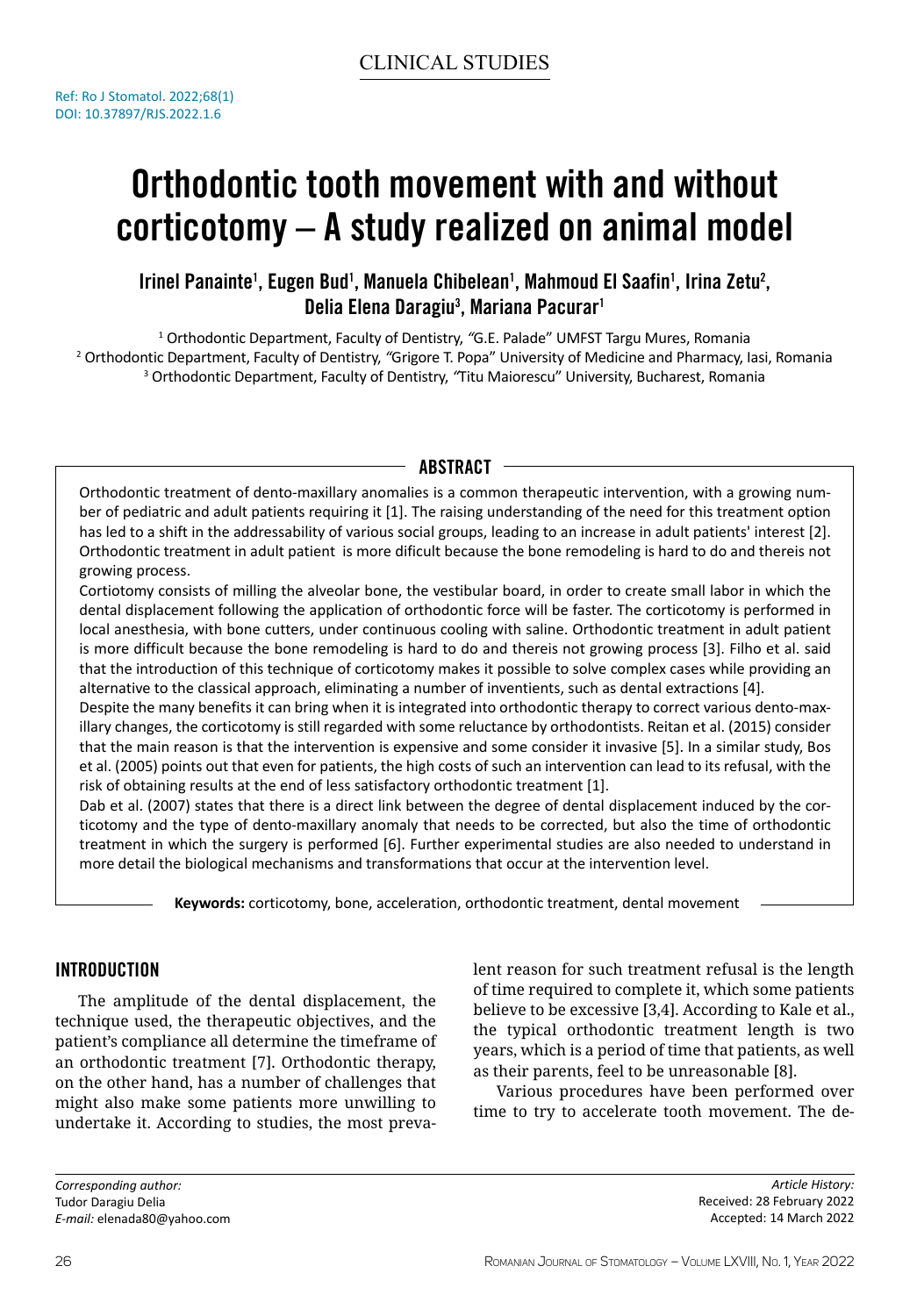gree of tooth displacement may vary depending on the local or systemic use of certain medications, according to Kale et al. [8], a finding also supported by Tyrovola et al. (in their research) [9]. Many factors influence the degree of tooth displacement, including root length and alveolar bone height . The ability of the teeth to move varies from individual to individual [10].

Although animal studies have shown significant benefits additional research is needed to confirm and prove the effectiveness of such approaches in current medical practice. Physical stimuli [in the form of vibrations) were also used, which were more easily tolerated by patients than other procedures due to their less invasive nature In addition, when the orthodontic force is combined with vibratory stimulation, a higher degree of displacement is observed in laboratory animals [9].

A surgical approach, namely corticotomy, is one of the most well-known procedures when it comes to a more significant tooth displacement. Both clinical and laboratory animal research have proven that this method is efficient [10] Selective alveolar decortication, surgically facilitated osteogenic orthodontics, or periodontal accelerated osteogenic orthodontics are all terms for a series of linear or punctiform perforations of the cortex around the teeth to be displaced [11]. The Wilcko brothers introduced the concept of corticotomy with bone augmentation in 2001, ensuring a favorable post-intervention periodontal tissue evolution. Bone augmentation in the direction of tooth movement, they assume, corrects existing bone defects or reduces the development of new defects as a result of orthodontic tooth displacement [12].

**The aim of this study** was to compare the rate of tooth displacement associated with conventional orthodontic biomechanics to a contemporary corticotomy approach.

## Material and methods

The research was conducted on a group of eight adult Beagle dogs of medium size at the Faculty of Veterinary Medicine in Bucharest. This breed's dogs are medium-sized, well-proportioned, and have a curvy, graceful body line, a compact and strong trunk, and short, thick, and rough-haired fur. The eight dogs were separated into two groups: the control group, which received traditional orthodontic therapy, and the study group, which had a corticotomy. The study was approved by the Ethics Comittee of Faculty of Veterinary Medicine Bucharest.

The extraction of the second mandibular premolars on both hemiarcades was performed under general anesthesia in the first phase of the experiment in order to achieve the mesialization of the third premolars (Figures 1a and Figure 2a).



FIGURE 1**a.** Intraoral image before extraction



FIGURE 2**a**. Intraoral image after extraction of the second premolar

Four weeks after the extraction of the second premolars, highlighted by the wound healing, a fixed device was mounted on the mandibular arch, with cemented bands on canine and the third premolar, with a rectangular 0.19 X 0.25 stainless steel archwire, ligated with wire ligatures. For the horizontal movement of the third premolar, a nickel-titanium closing spring was applied, by activating which the premolar will mesialize (Figure 3a). Closing springs were introduced in orthodontic medical practice in 1931, being used to initiate various dental movements. They represent, orthodontic triggering elements in helical form.



FIGURE 3**a**. The orthodontic appliance fixed on canine and third premolar

In the other 4 dogs, after the insertion of the fixed device, the corticotomy technique was applied. This consisted of the incision of a trapezoidal flap, under general anesthesia (Figure 4a). Then two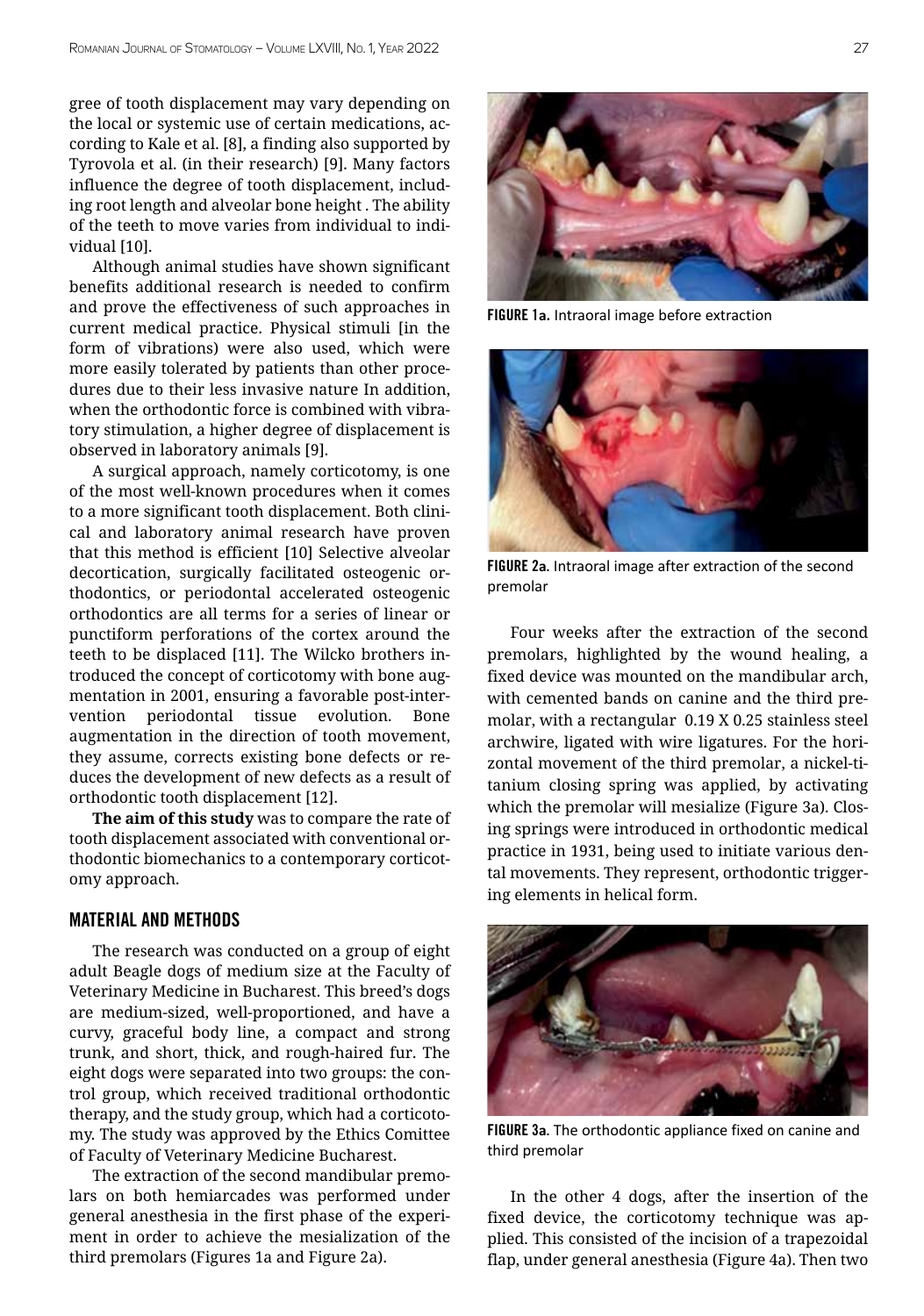vertical incision lines were made, mesial and distal to the third premolar that had to be moved along the arch. Subsequently, the two vertical lines were joined with a horizontal initiation, made 2-3 mm above the apex (Figure 5a). The 1-2 mm thick corticotomy incisions were made with a bone burr, under saline irrigation, to avoid heating the bone cortex. Finally, the flaps were repositioned and resorbable sutures were applied (Figure 6a).



FIGURE 4**a**. Full trapezoidal flap



FIGURE 5**a**. The corticotomy lines



FIGURE 6**a**. The suture of the flap

Following that, the degree of dental displacement between the distal face of the third premolar and the mesial face of the canine was measured using an electronic subler, with measurements taken at the time of device application (T0), one week after corticotomy (T1), two weeks after corticotomy (T2), and four weeks after corticotomy (T3), in both the control and corticotomy groups.

### Results

The results of the measurements performed with the help of the electronic caliper showed significant differences in terms of the rate of tooth displacement in the control group and in the experimental group. Thus, in one of the subjects in the control group, the values recorded were 34.49 mm at T0, 33.95 mm at T1 (Figure 1b), 33.29 mm at T2 (Figure 3b) and 33.10 mm at T4 (Figure 5b). On the other hand, the value measured in one of the dogs in the experimental group was 35.95 mm at T0, 35.30 mm at T1 (Figure 2b), 34.34 mm at T2 (Figure 4b) and 33.52 mm (Figure 6b).



FIGURE 1**b**. The distance canine-third premolar at T1 (control group)



FIGURE 2**b**. The distance canine-third premolar at T1 (experimental group)



FIGURE 3**b**. The distance canine-third premolar at T2 (control group)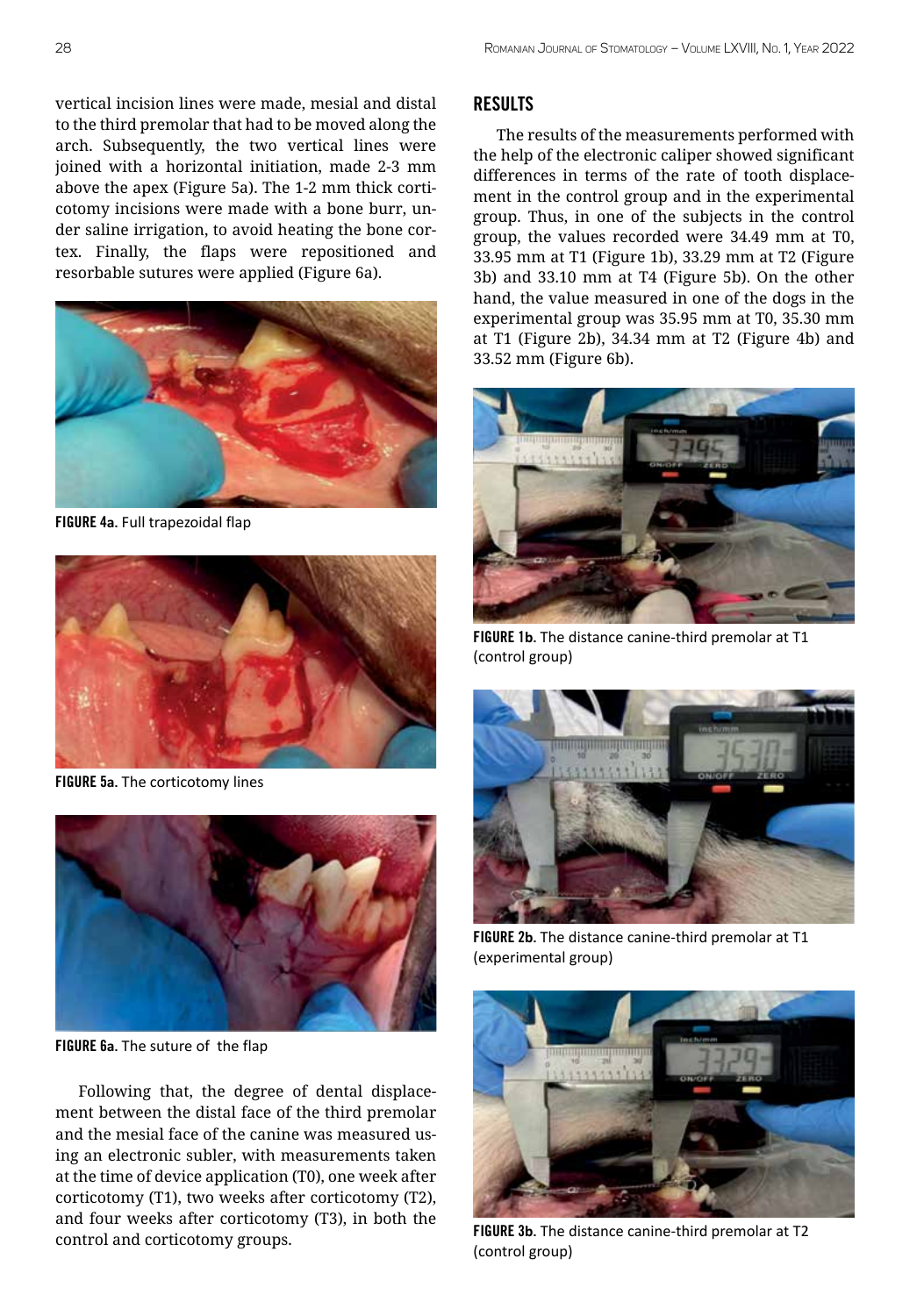

FIGURE 4**b**. The distance canine-third premolar at T1 (experimental group)



FIGURE 5**b**. The distance canine-third premolar at T4 (control group)



FIGURE 6**b**. The distance canine-third premolar at T1 (experimental group)

According to the data recorded in the weekly measurements (Table 1 and Table 2), in the experimental group the lowest dental displacement was observed from T0 to T1: 0.65 mm, 0.54 mm, 0.40 mm and 0.75 mm. In the control group in one of the subjects, the lowest value was registered from T1 to T2, respectively 0.05 mm.

When the orthodontic force was associated with the corticotomy intervention, dental displacement appeared in all subjects in that group, while in the first group in one of the study animals the distance between canine and third premolar remained unchanged, respectively 34.50 mm.

| TABLE 1. Distance canine-third premolar measured in the |  |  |
|---------------------------------------------------------|--|--|
| control group at T0, T1, T2, T4                         |  |  |

| Time of      | Distance measured from C to PM3 (mm) |          |          |          |
|--------------|--------------------------------------|----------|----------|----------|
| measurements | Animal 1                             | Animal 2 | Animal 3 | Animal 4 |
| T0           | 34.49                                | 34.50    | 36.05    | 36.08    |
| T1           | 33.95                                | 34.50    | 36.05    | 36.02    |
| T2           | 33.29                                | 34.50    | 36.03    | 36.02    |
| T4           | 33.10                                | 34.50    | 36.03    | 36.00    |

| TABLE 2. Distance canine-third premolar measured in the |
|---------------------------------------------------------|
| study group at T0, T1, T2, T4                           |

| Time of        | Distance measured from C to PM3 (mm) |          |          |          |  |
|----------------|--------------------------------------|----------|----------|----------|--|
| measurements   | Animal 1                             | Animal 2 | Animal 3 | Animal 4 |  |
| T0             | 35.95                                | 36.10    | 35.00    | 35.90    |  |
| T1             | 35.30                                | 35.70    | 34.50    | 35.85    |  |
| T <sub>2</sub> | 34.34                                | 35.10    | 33.85    | 35.70    |  |
| T4             | 33.52                                | 34.00    | 32.55    | 35.25    |  |

The degree of tooth displacement increased progressively from one week to the next in the case of subjects with corticotomy, according to the measurements taken on the two groups. One of the subjects in the control group had a change in the canine-third premolar distance from T0 to T1 (0.54 mm) and from T1 to T2 (0.54 mm) (0.6 mm). The displacement from T0 to T1 (0.06 mm) in another animal remained constant from T1 to T2, while the measured value at T4 was 0.02 mm lower. The most pronounced dental displacement was 2.45 mm at the second batch level, a significant difference from the first batch's maximum value of 1.39 mm.

When analyzing the evolution of the dental displacement rate between consecutive measurements, significant changes were observed in the experimental group, where the notable values were obtained in the range T2 - T4, respectively 1.1 mm, 1.3 mm and 0.45 mm. In only one subject from the experimental group, the highest value was measured in the range T1 - T2, namely 0.96mm, a situation corresponding to the control group, where in 2 of the study animals the highest values were recorded in the same range T1 - T2, respectively 0.66 mm and 0.02 mm.

At the level of the group where only orthodontic force was applied, the average displacement was 0.37 mm, a value almost 5 times lower than that obtained in the group with corticotomy: 1.90 mm.

## **DISCUSSIONS**

The complexity of cases requiring a specialized therapeutic approach has increased as the addressability of patients to orthodontic treatments has increased, resulting in the emergence of individualized orthodontic devices and maneuvers best suited to the clinical context to finally achieve the desired result for both patients, but also a functional and biological outcome.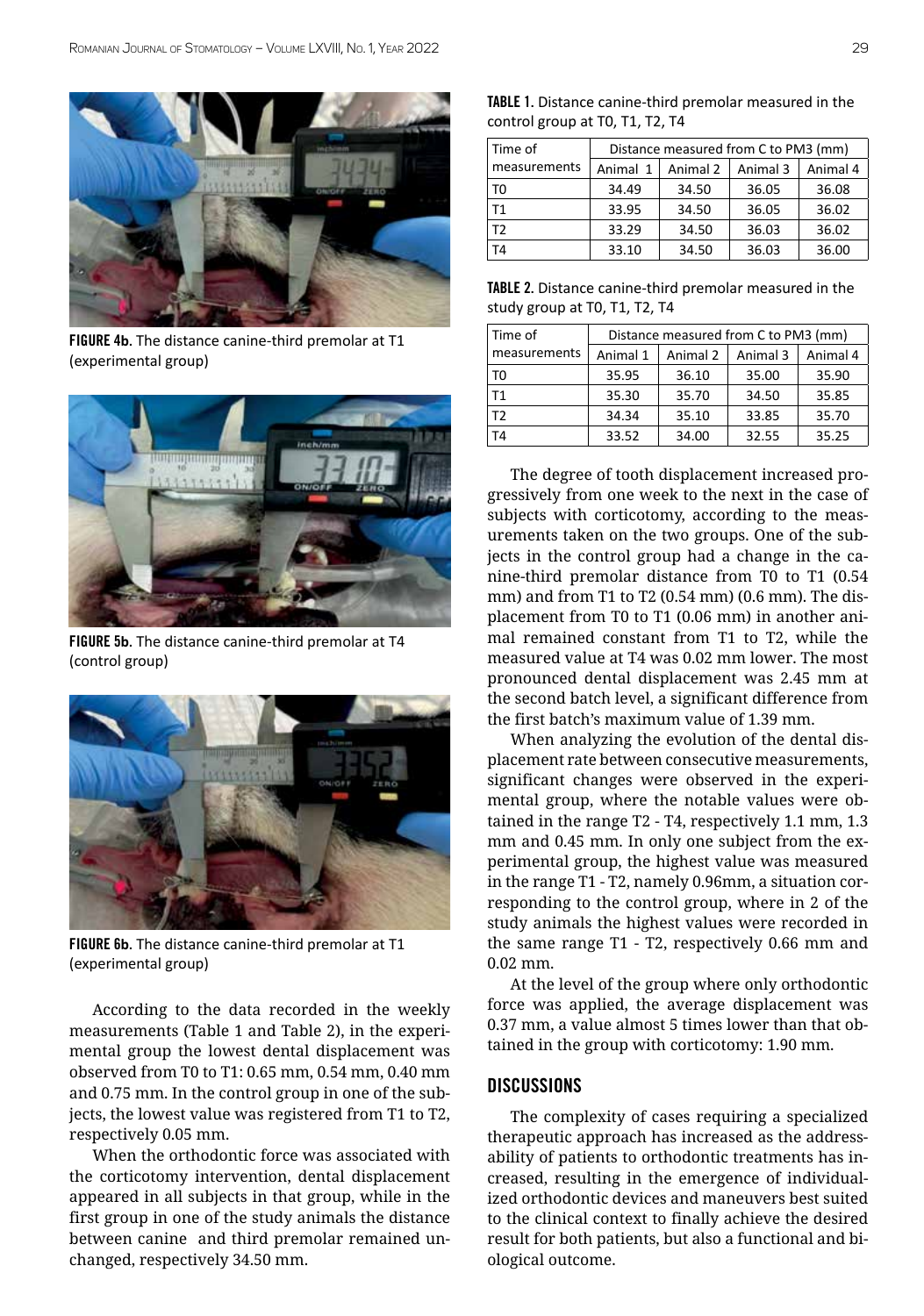The tooth's first reaction to a stimulus is almost immediate (on the scale of fractions of a second) and represents the tooth's movement inside the viscoelastic matrix of the periodontal ligament [13]. Despite all of this progress in the field of orthodontics, the biggest disadvantage of orthodontic therapy, as stated by both patients and professionals, is the increased time required to complete it [1,2].

Wilcko et al. suggested an alternative approach to a surgical technique of accelerating tooth movement a decade ago. Despite the fact that corticotomy has been described in the literature for a long time, he believes that increased tooth displacement is caused by a phenomenon of local metabolic acceleration in the area where the procedure is performed [12]. It has 3 stages, similar to the healing process of a normal fracture: the reactive phase, the repair phase, and the stage when bone remodeling occurs. However, compared to physiological repair processes, this acceleration would result in much faster healing [up to ten times faster) [13].

It begins a few days after the intervention, peaks at 4-8 weeks, and then turns toward a recovery period that lasts a few months [14]. This finding has caused a series of investigations in this area, with the aim of confirming that metabolic acceleration is the biological basis for rapid tooth movement [15]. These metabolic acceleration mechanisms have been proven in studies to lead to a decrease in bone mineral density, which can lead to transitory local osteopenia. This is why, during the bone remodeling process, when a mechanical force is applied to the dental structures through an orthodontic device, they will move more quickly [15,16].

Several experimental animal studies have been conducted over time to confirm the validity of this hypothesis. However, a number of similarities in bone support are required in terms of density, quality, resorption rate, and bone apposition in order to be comparable to studies in patients [17]. Human bone is shown to be similar to canine bone, according to research [18]. Despite considerable differences in bone metabolic rate, which is faster in dogs, the canine model is preferred for studies of bone marrow structure [18]

Cho et al. conducted an experiment on two beagle dogs that had their second premolars removed, and after four weeks, they performed a flap with 12 perforations in the vestibular and lingual cortex, followed by a coil-spring traction force. After 8 weeks, tooth displacement was nearly 4 times more in the maxillary area than in the control area, and about 2 times faster in the mandibular area [19].

Iino et al. conducted a similar study, but with a bigger experimental sample and a 16-week interval between the first and second interventions. The movement on the corticotomy side was double that of the control half after roughly 4 weeks, although it was observed that the movement was quicker in the first 2 weeks, after which the differences were insignificant [20].

In another study on the same topic, Mostafa et al. performed corticotomy surgery in the same session as premolar extractions, using skeletal anchorage for distalization. A distalizing force was then applied for 5 weeks. In this study, too, the degree of displacement was almost double on the test side compared to the control side, but after the 4th week the differences were no longer significant [18].

The degree of tooth displacement was greater when the orthodontic force was associated with corticotomy in the current study, which was consistent with other similar research [21]. There was some tooth displacement on both sides during the first week of the research. This can be explained by the fact that experts believe localized accelerating phenomena are caused by simple orthodontic movement of the teeth [22]. The teeth on the side where the corticotomy was performed, on the other hand, moved nearly twice as much at the end of the first week. Cho et al. and Iino et al. made the same observation in their research [19,20]. During the four weeks of this research, the degree of tooth displacement on the test side continued to increase, but on the side where only the extraction were performed, the variations between two successive measurements were significantly smaller. This is because the local metabolic reaction rises in direct proportion to the stimulus provided in that area, according to Dutra [23,24].

Corticotomy, according to the literature in this field, can considerably accelerate the rate of tooth displacement. Studies, on the other hand, say that they only have a 1-2 month window of activity following the intervention [25,26]. Given that the canine model's rate of bone metabolism is 1.5 - 2 times quicker than humans', we may estimate that the window in which the tooth can migrate faster in humans is 2 - 3 months [27]. However, a deeper understanding of this subject is needed.

Furthermore, it is necessary to analyze the possible consequences that may arise as a result of corticotomy. Ferreira noticed that while following the traditional approach, the height of the alveolar ridge was reduced in some cases [28,29]. As a result, more research is needed in the field, to develop a surgical approach using improved procedures that eliminate the need to remove the flaps [30].

#### Conclusions

1. Although there are morphological and structural differences between periodontal and bone tissues of different species, dental movements on the experimental animal model are helpful